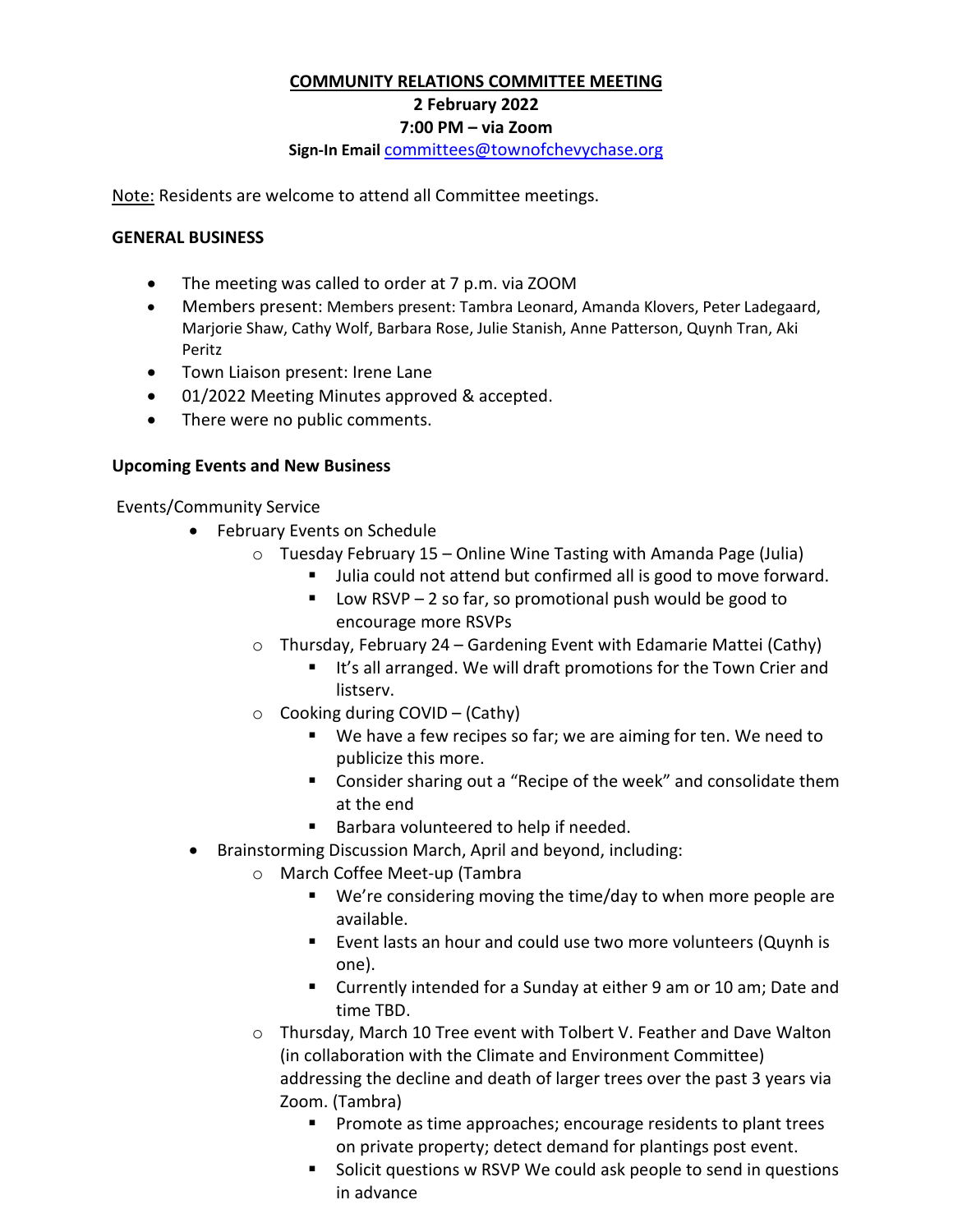- o Sunday, April 24 Cherry Blossom themed Spring Fest (Anne)
	- Confirmed participation of BCC Jazz Band.
	- CEC with table or option to hand out flyers/display signs to promote Healthy Lawns and Quiet Landscaping ordinances tailored to our theme.
	- Origami Marjorie to help follow up w specialist.
	- Food Trucks
		- Decided that hours would be  $1 \text{ pm} 3 \text{ pm}$ .
		- Ben & Jerry's is confirmed decided to serve free ice cream.
		- Working on 2 additional food trucks. Reached out to [DCPuddn Food Truck](https://www.dcpuddin.com/) - requires \$1000 minimum in food purchases. Also Poke Dojo – has not responded so far with details.
		- Discussed precedent of agreeing to food minimums, possibility of providing free "side" or voucher to musicians/volunteers.
		- Decided to consider additional food trucks.
	- The event is now scheduled for 1-3 pm. Considering moving it up to 12 pm so more people buy lunch from the food trucks.
- o Artistic Expression during the pandemic (Irene)
	- **Wonders early learning center is contributing; 4 other residents** (piano composition, sculpture, paintings).
	- Nail down a date to give folks deadline (coincide w/ Spring Fest on April 24 for more foot traffic).
	- Display art in town hall Irene to reserve town hall for 1-3pm.
	- **She needs help displaying the art in the Town Hall. Sculptures,** paintings, etc. – discussed asking artists to help us figure out how to best display the art.
	- **Perhaps display kids and adults' artwork separately.**
- o May -in-person event program on Aki's book, DISRUPTION
	- Discussion & Desserts consider adding wine and cheese.
	- Aki to be point & confirm date Emily to check date for townhall
	- He is flexible regarding the date.
- o Amanda's idea for another kids' program
	- Bring in a company that brings animals for kids to pet
	- Squeals on Wheels bunnies, ducks petting event
	- **Consider Zimmerman Park to avoid having to get permit.**
	- Amanda/Quynh to follow up with Emily to find out what permits we'd need and how difficult it would be.
	- **Discussed scheduling it in May.**
- o Coordinate with other communities on Candidates Forum (MC County Council) Not moving forward, delete
- o 5 K run (Peter)

.

- Not moving forward, delete; will think of another event.
- $\circ$  Cathy: potential talk(s) Astronomer in town about the telescope
	- **James Webb space telescope** Town resident, with PhD in astrophysics being asked for Discussion & Desserts